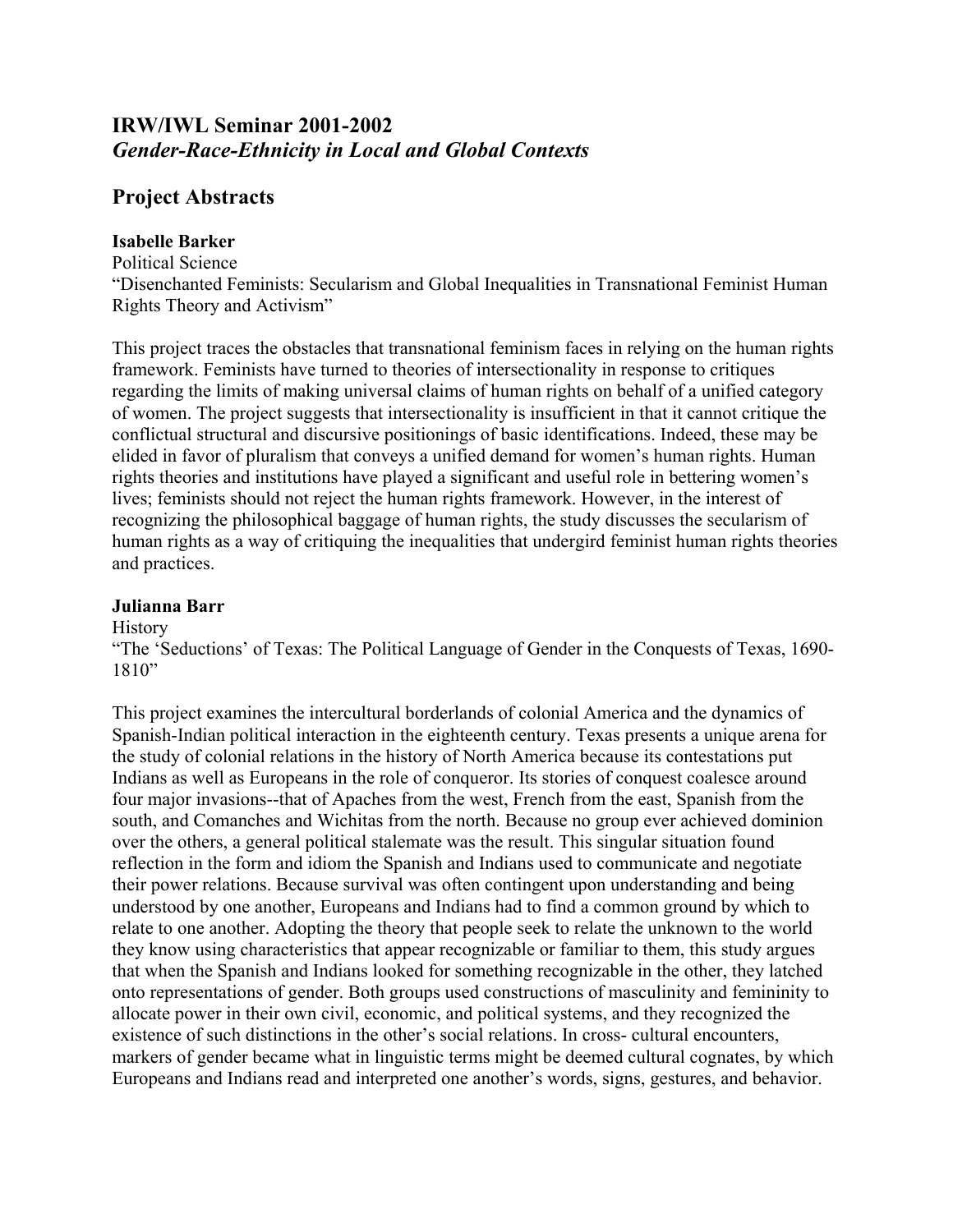#### **Vilna Bashi**

Sociology

"Getting a job (within Limits): Immigrant Social Network Employment within Racial- and Gender-Stereotyped Labor Markets"

This project examines the gendered, racial, and ethnic aspects of network migration to the United States and Britain using qualitative (ethnographic) research methods to detail the migration experience of black West Indian immigrants to New York and London. These immigrants receive help from their co-ethnics in immigrant social networks, and this help enables them to cross international borders, enter labor and housing markets, and achieve some degree of social mobility on a global scale. This project expands that analysis to critically reflect upon the ways that gender (particularly the gendered structure of the labor market) affects immigrant social network configurations and operations.

Marian Eberly ESL/PALS/FASCE "Social Network Characteristics and their Influence on Acculturation and Culture Identity"

This research project uses social network analysis to explore the strageties of coping with transition to a new cultural environment, and to trace changes in identity with respect to culture, gender, race and ethnicity. It takes as research subjects 5-10 newly arrived foreign graduate students. Tracking the development and use of their social networks in conjunction wit their adaptive strategies and relative 'sussess' in the new culture allows the researcher to observe connections between the social networks and the subjects' perceptions and experiences in the new culture. This study adds the feature of cultural density to the three commonly studied social network characteristics (size, density and composition). The study takes what is known from the literature about social network analysis and cultural transition and applies this knowledge to a population of foreign graduate students. It projects a model linking characteristics of the social network to the place and degree of acculturation and to changes in identity.

Christina Ewig Political Science "Gender Equity in Health Policy Reform in Peru"

The dissertation's central finding is that the poor in Latin America have risen in political importance. Their influence is felt to such an extent that the reform of social policy sectors, including health and education policy, is marked by an emphasis on the needs of the poor. Additionally, Poverty in and of itself is a highly gendered and racialized condition. Therefore, the focus of politicians and bureaucrats on the poor not only has important implications for the issues of class, but also for inequalities based on gender, race and ethnicity. Through research carried out on health care reform in the Peruvian Andes region from January 1998 to April 1999, clues several clues were provided towards understanding the multiple issues at stake when policy changes such as health sector reform are introduced. Moreover, both poverty and reform are felt differently by every member of a household due to the influence of implicit gender hierarchies.

## **Nancy Gerber**

Literatures in English "Portrait of the Artist as Mother: The Figure of the Mother-Artist in Contemporary American Fiction"

This project studies a fictional heroine that has gone unnamed in our literary tradition: the figure of the mother-artist. Through readings of selected contemporary texts by American women writers, this project discusses the creativity of this heroine and map the impact of gender, race,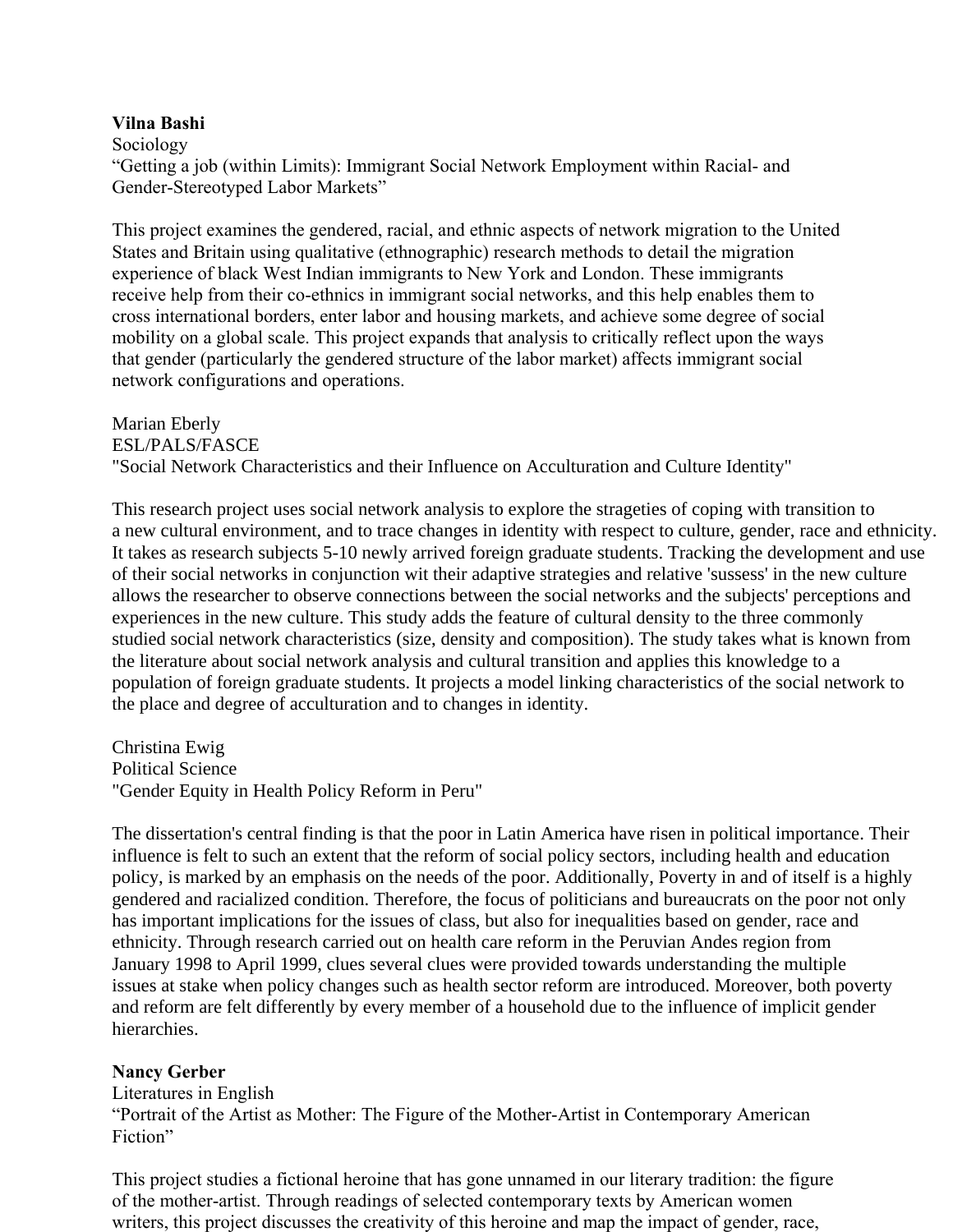accomplished through a stratification based on race, class, gender, and nationality and further considers how this stratification has been destabilized by transnational social movements through the strategic reappropriation of globalization.

Mary Hawkesworth Institute of Politics "Congressional Enactments of Race-Gender: Towards a Theory of Race-Gendered Institutions"

American politics hold a history of being raced and gendered. The hundreds years old American political experiment has been dominated by the doings of men and white individuals. That being said, women of color, namely black women, have been doubly excluded from the political arena. Several efforts made to explain the marginalization of elected women of color prove unhelpful. The nature of this particular research is to draw up legislative practices during the 103rd and104th Congresses and interviews with Congresswomen of color about their experiences in the Democratically controlled 103rd Congress and the Republican controlled 104th Congress to illuminate how race-gender operates within a political institution officially committed to deliberative decision making among equals. Examining the operations of race-gender in circumstances of official institutional equality may help to illuminate processes of inequality that are masked by institutional rhetoric and by the received view in political science. Also, an investigation into the variances in race-gender norms and practices between Democratically-controlled and Republican-controlled Congresses will contribute to this discussion of political race-gender equity.

#### **Nancy Hewitt**

**History** "Origin Stories: Recasting Woman's Rights in America, 1835-1875"

The Seneca Falls Woman's Rights Conventions and women's suffrage were significant events and the narrative linking them, reiterated by scholars for many years, captures an important thread in American women's political history. But that thread needs to be seen as simply one path through a complicated tapestry that includes more diverse understandings of both rights and politics. A history of the first wave woman's rights movement that is attenuated, distorted or incomplete limits our sense of possibilities in the present. Building on the work begun by European historian Bonnie Anderson, this project seeks to illuminate the multiple sites, visions, and advocates of woman's rights, globally and locally, from the 1830's to the 1870's. The purpose is to provide a richer, multifaceted legacy that can open our eyes to new possibilities as we confront contemporary challenges to racial, economic, gender and human rights.

#### **Daphne Lamothe**

English

"African-American Literature and the Ethnographic Imagination"

This project examines the ethnographic perspective that, it argues, is a central preoccupation of African-American writers during the first third of the twentieth century. Writing at a moment in American history in which the social sciences were envisioned as tools which should be deployed to contest the nation's racist legacy, intellectuals and artists such as W.E.B. Du Bois, James Weldon Johnson, Sterling Brown, Zora Neale Hurston and Katherine Dunham often selfconsciously assumed the roles of translator and explicator of African-American and African diasporic folk cultures to western, largely white audiences. Beginning with DuBois' declaration in *The Souls of Black Folk* that "Leaving then, the world of the white man, I have stepped within the Veil," these writers mediated between cultures that, according to then prevailing wisdom, were separate and discrete. Because they inhabited positions both inside and outside the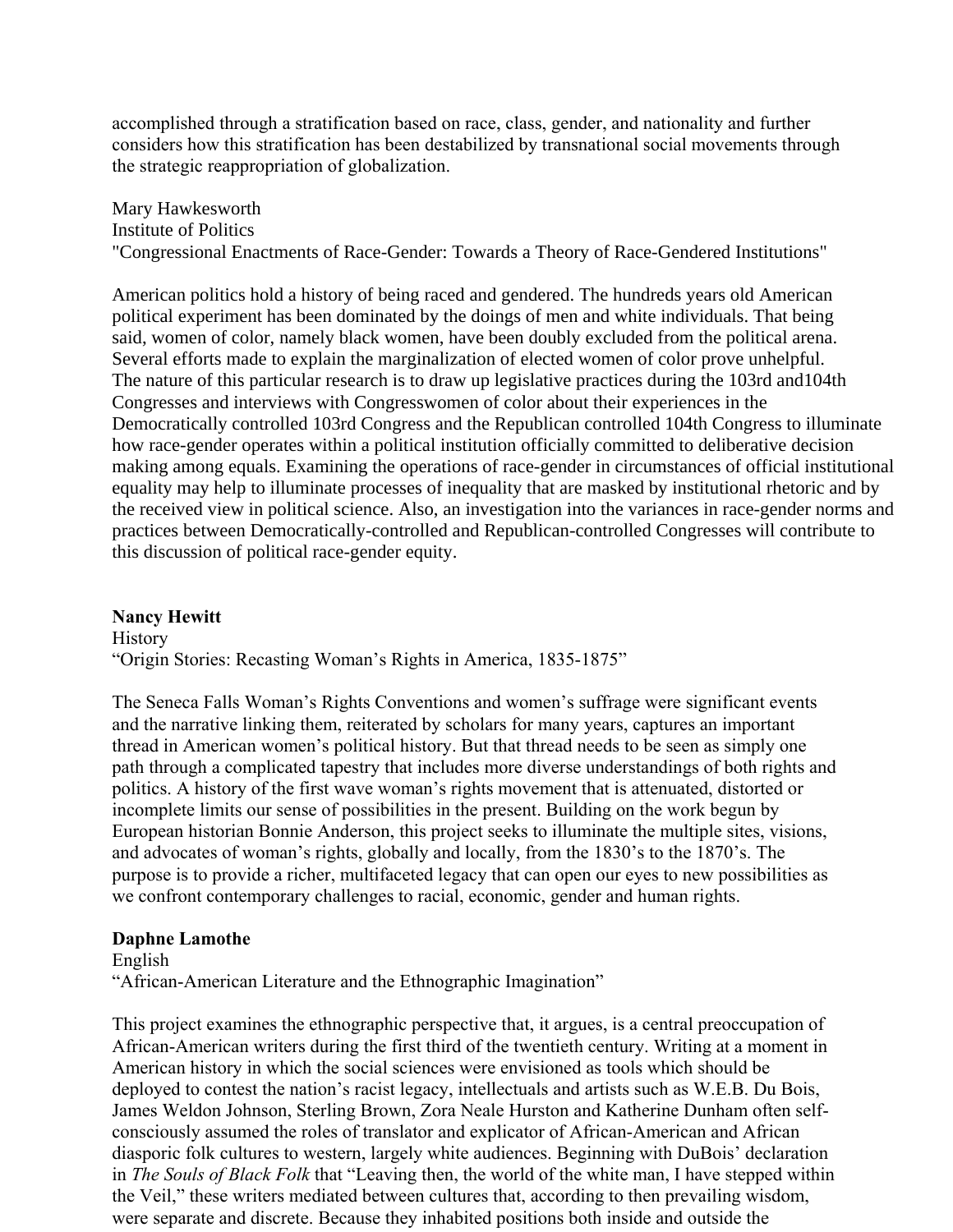There is noteworthy progress in women's political participation recently in Taiwan, especially in Taipei City. In the 1998 election in Taipei, 17 (32.7%) female city councilors were elected. Based on the "critical mass" theory, the hypothesis of this research is that the election of more women to politics has the potential to make more than just a symbolic difference. However, though many studies in Scandinavian, US and British politics have identified the potential for gender to influence policy attitudes, priorities, and leaderships, empirical evidence in Taiwan and Asia is still rare. By examining major urban policies and local political activities through a feminist lens, this project proposes an analysis of how advocacy of women's political representation has been justified and received within the context of Taiwan's patriarchal but changing culture. In particular, this project will examine both the discourse surrounding the presence of women in decision-making positions and the effect their presence has on decisions.

Imelda Martin-Junquera Modern Languages "Oppositional Magic Realism in the Writing of U.S. Women of Color"

The chief objective if this study is to continue to develop the theory of magical realism as a Pan-american phenomenom. Further, to continue to argue that magical realism may prove useful for minority women writers to utilize as a vehicle to express irony and subversion, while fighting verbally against patriarchy. To put the study into context historically it shoud be noted that minority women, specifically Native American and Chicana women, have suffered a triple colonization (race, class and gender) in which the fact of being a woman is the least oppressive of all.On the contrary, feminisms conception is due to white, middle class women both in Europe and in the U.S. By looking towards the similar literature of Marquez, Allende, Fuentes and Cortazar, etc, the narrative mode of magical realism and its depictions can be explored as attempts to overcome and denounce the situation of inferiority in which female authors have been immersed in the United States.

#### **Jasbir Puar**

Women's Studies and Geography "Global Circuits: Transnational Sexualities and Queer Tourism"

The first organized gay tours were started in the 1950's. Today, over 300 travel providers run gay and lesbian trips, fuelled by an increase in gay and lesbian consumption in the early 1990's. Several recent developments during the last three years emphasize the growing importance of examining local/global sexualities in relation to tourism and globalization. These include a shift from domestic to international travel along with a growing interest in gay and lesbian tourists by national tourist boards. The national tourist offices of Germany, Britain, France, the Netherlands, and Puerto Rico have all produced extensive marketing campaign targeting overseas gay and lesbian travelers. Through these tourist practices, the pervasive globalization of neo-liberal notions of sexualities is bringing increasing numbers of queer bodies in contact with each other. This interdisciplinary project seeks to answer: how is the construction of community created through and against such encounters? What global and local sexualities are foregrounded? The multiple sites of tourism suggest several overlapping and diverging circuits of globalization, illuminating certain conundrums to the relationships between globalization and sexuality.

## **Renée Römkens**

Visiting Scholar and Visiting Professor, Columbia University; Social Sciences, Utrecht University "Protecting Prosecution and the Power of Law"